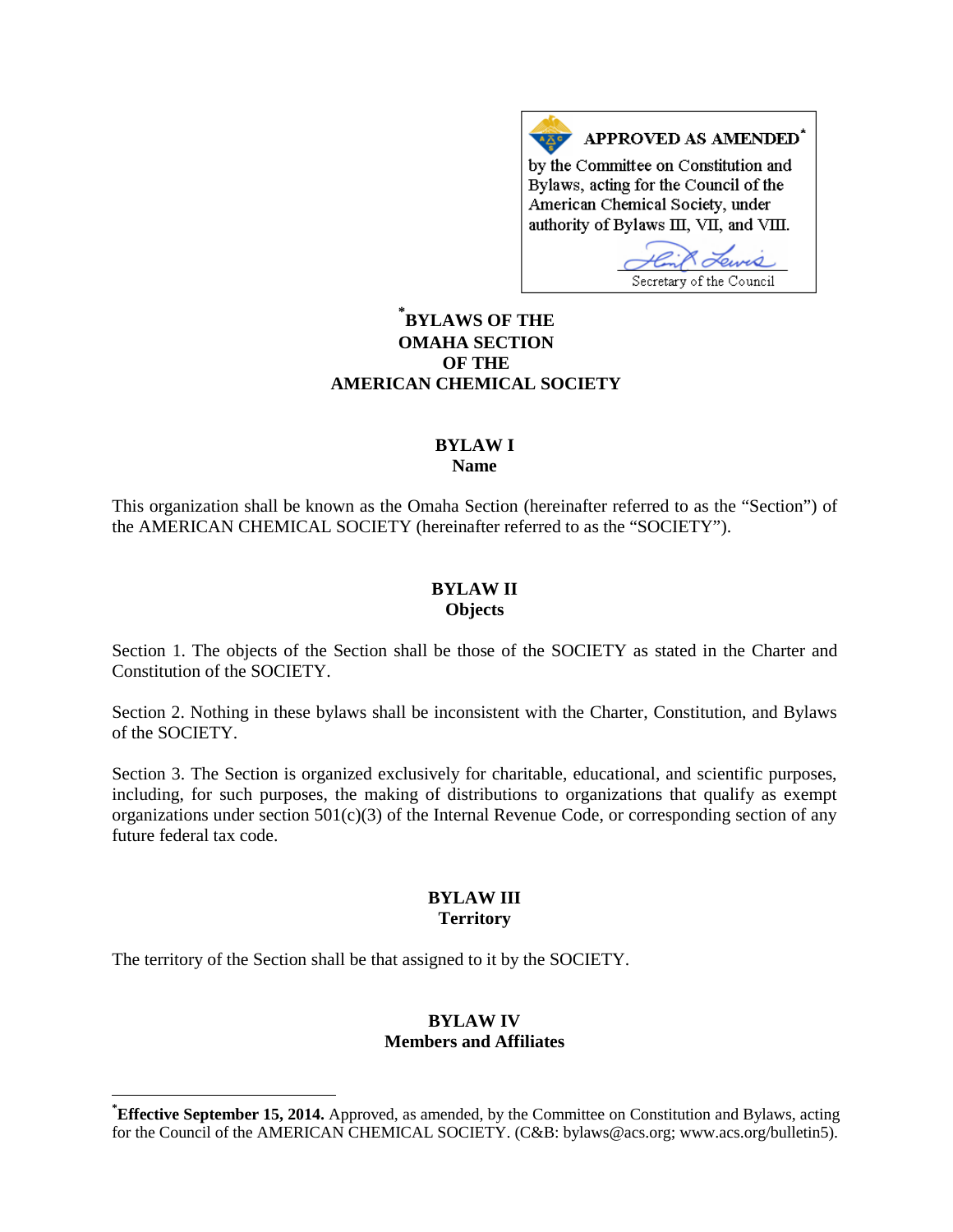Section 1. The rolls of the Section shall include those members and Society Affiliates of the SOCIETY residing within the territory of the Section provided that any exceptions to this rule shall be made in conformity with the Constitution and Bylaws of the SOCIETY.

Section 2. The Section may have Local Section Affiliates as authorized in the Constitution and Bylaws of the SOCIETY. A Local Section Affiliate shall retain affiliate status only so long as payment is made of Local Section Affiliate dues of not less than two dollars (\$2.00) per annum.

Section 3. Members and affiliates shall have such rights and privileges as are accorded them by the Constitution and Bylaws of the SOCIETY.

Section 4. STUDENT MEMBERS may not serve as Councilors, Alternate Councilors, or Temporary Substitute Councilors.

Section 5. A Society Affiliate or a Local Section Affiliate may not vote for or hold an elective position or vote on Articles of Incorporation or bylaws of the Section. A Society Affiliate may not serve as a voting member of the Executive Committee; a Local Section Affiliate may not serve as a member of the Executive Committee.

### **BYLAW V Officers, Executive Committee, and Councilors**

Section l. The officers of the Section shall be MEMBERS of the SOCIETY and the Section and shall consist of the Chair, Chair-Elect, Secretary, and Treasurer. The Secretary and Treasurer positions may be held by the same person.

Section 2. The Executive Committee shall be the governing body of the Section and as such shall have full power to conduct, manage, and direct the business and affairs of the Section in accordance with the Constitution and Bylaws of the SOCIETY and these bylaws. The Executive Committee shall consist of the officers of the Section, the Immediate Past Chair, the Councilors and Alternate Councilors. The Executive Committee shall meet upon due notice either at the call of the Chair or upon request of a majority of its members. A quorum for an Executive Committee meeting shall consist of a majority of the members of the Committee.

Section 3. The duties of the officers shall be such as usually pertain to their offices, together with those required by these bylaws, by the Constitution and Bylaws of the SOCIETY, and such other duties as may be assigned to them from time to time by the Executive Committee.

- a. The duties of the Chair shall be to preside at meetings of the Executive Committee, to carry into effect the decisions and recommendations of that Committee, to preside at business meetings of the Section, to appoint all committee chairs and committee members, and to carry out the duties required by the Constitution and Bylaws of the SOCIETY. In the absence of the Chair, the duties of the office shall devolve upon the Chair-Elect.
- b. The duties of the Secretary shall be to keep a record of the minutes of the meetings of the Section and of the Executive Committee, to maintain a list of members and affiliates, to send to members and affiliates such notices as the business of the Section may require, to submit a report to the Section at its annual meeting, and to carry out the duties required by the Constitution and Bylaws of the SOCIETY and elsewhere in these bylaws. The term of office shall be for one year; reelection is permissible.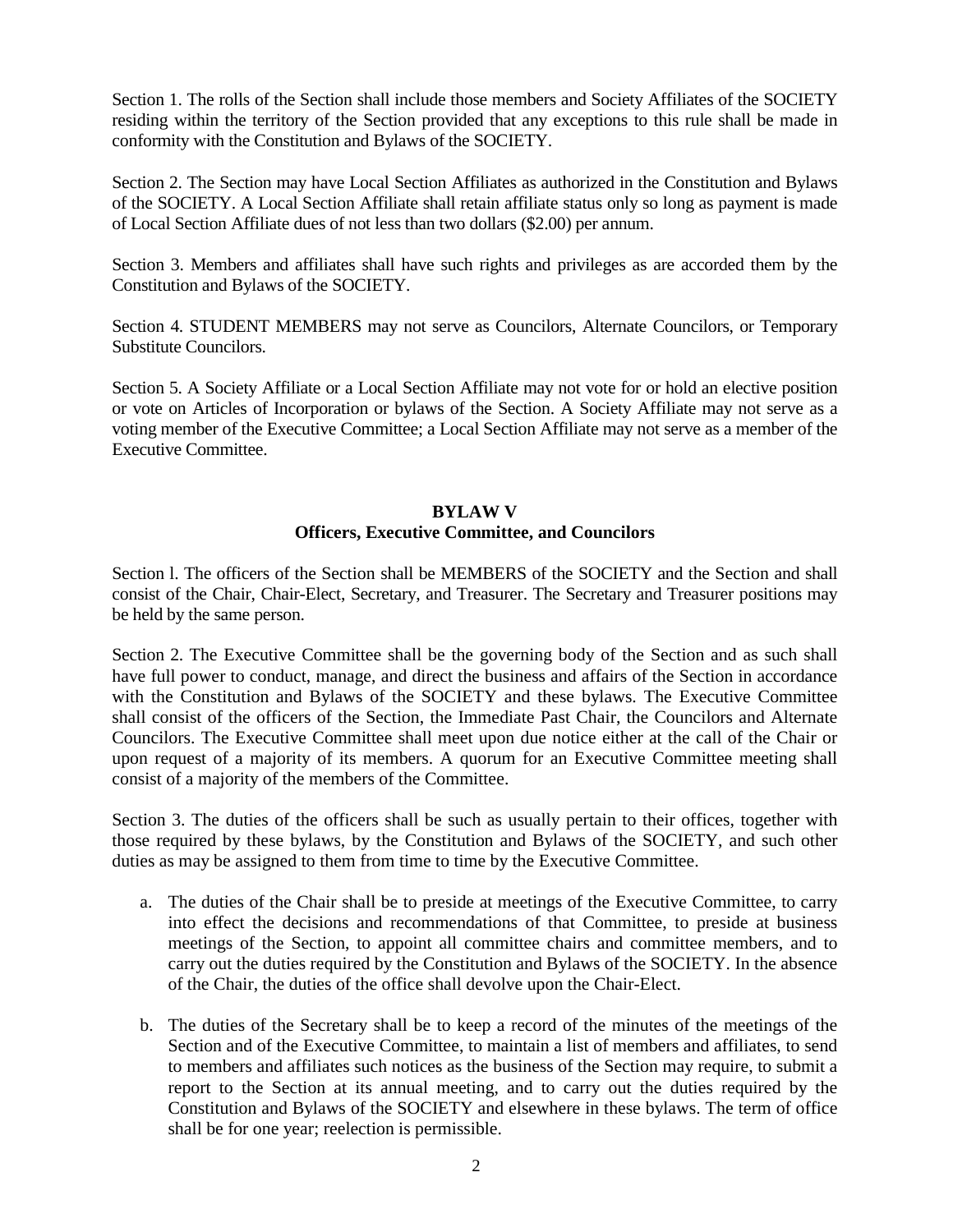c. The Treasurer shall have charge of the funds of the Section, keep an accurate record of all receipts and disbursements, receive dues, and make those disbursements approved by the Executive Committee. The Treasurer shall render an account of all transactions and of the financial condition of the Section to the Executive Committee at times set by the Committee, and shall submit such reports as are required by the Constitution and Bylaws of the SOCIETY. The term of office shall be for one year; reelection is permissible.

### Section 4. Vacancies

- a. In the event of a vacancy in the office of Chair, the Chair-Elect shall assume the duties of Chair for the remainder of the term.
- b. All other vacancies shall be filled by majority vote of the Executive Committee through interim appointment for the period up to the next annual election. At that time, the procedures for election as outlined in the bylaws of the Section shall be followed.
- c. An interim appointee to the vacated office of Chair-Elect shall not automatically succeed to the office of Chair. At the next election, both a Chair and a Chair-Elect shall be elected.

Section 5. Councilors, Alternate Councilors, and Temporary Substitute Councilors

- a. The Section shall have Councilors and Alternate Councilors as provided in the Constitution and Bylaws of the SOCIETY. The Section's Councilors and Alternate Councilors shall carry out those duties assigned to them by the Constitution and Bylaws of the SOCIETY.
- b. Councilors and Alternate Councilors shall be elected from the MEMBERS for three-year terms beginning January 1. Reelection is permissible. Councilors shall be elected in separate years, whenever possible, to provide for a rotation of terms in accordance with the Constitution of the SOCIETY.
- c. In the event that a Councilor is unable to attend a specified meeting of the Council of the SOCIETY, the Chair of the Section shall appoint one of the Alternate Councilors to serve as Councilor at the specified meeting. Such appointment of an Alternate Councilor shall be for only one meeting.
- d. If every Councilor and Alternate Councilor of the Section will be absent from a Council meeting, thus leaving the Section without representation at such meeting, the Executive Committee may designate one MEMBER of the Section as a Temporary Substitute Councilor in accordance with the Bylaws of the SOCIETY.
- e. The Executive Committee shall designate any Councilors to be disqualified under SOCIETY Bylaw provisions for reallocation of Councilors among the Sections.
- f. Any vacancy in the position of Councilor or Alternate Councilor shall be filled for the remainder of the unexpired term at the time of the next annual election. The vacancy may be filled until the next annual election by appointment by the Executive Committee.

## **BYLAW VI Manner of Election and Terms of Office**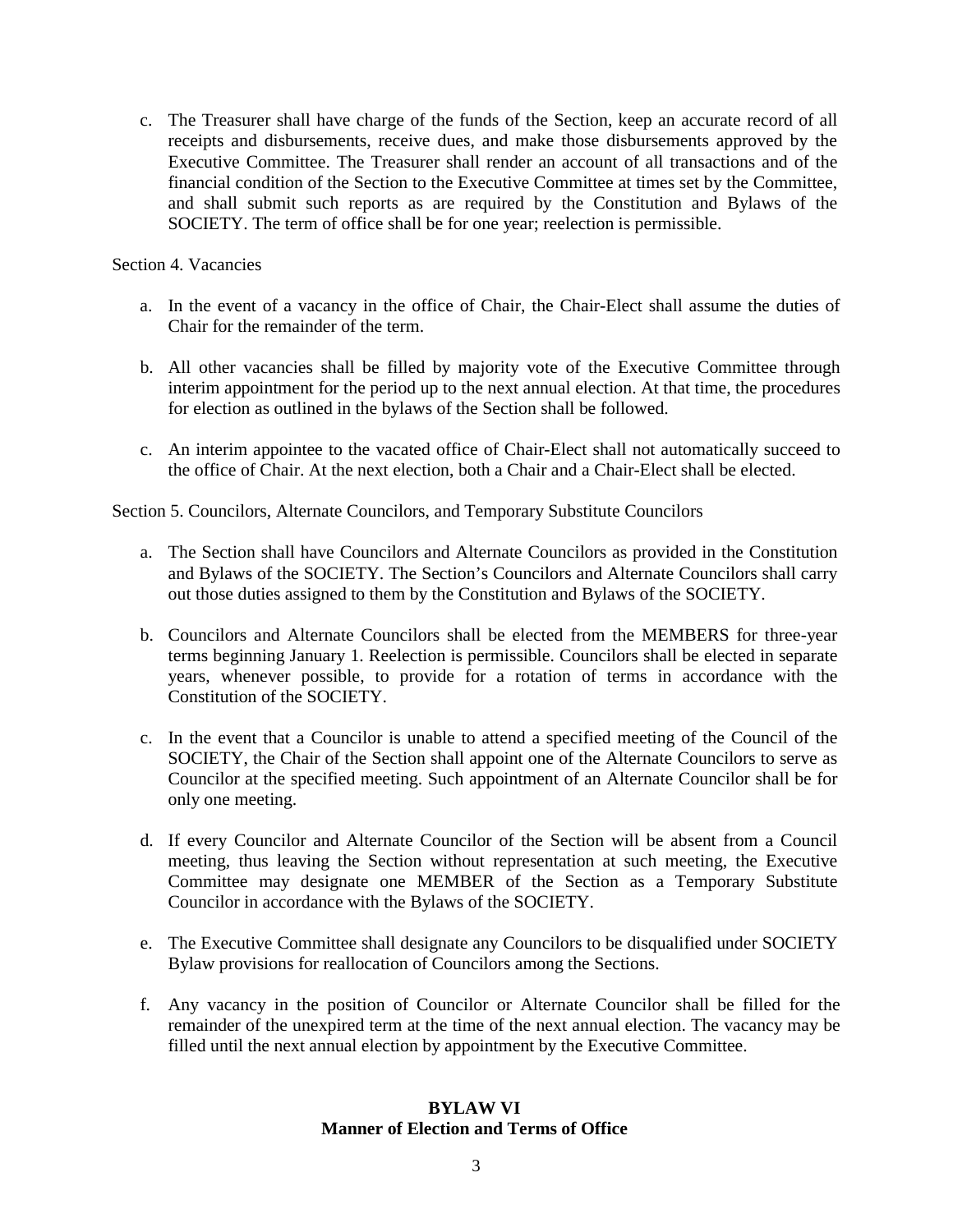Section 1. Elected officers of the Section shall serve for a term of one year beginning on January 1 or until their successors are elected. At the end of the Chair-Elect's term of office, the Chair-Elect shall succeed to the office of Chair. Officers, Councilors, and Alternate Councilors shall be elected by a ballot of those eligible to vote.

Section 2. In September of each year, the Nominating Committee shall report to the membership its nominations for each office to be filled. Prior to October 15, any member of the Section may, in writing or from the floor at a meeting, nominate additional candidates for office, if the nomination is seconded by another member. Nominations so made shall be equally valid as those from the Nominating Committee. All candidates nominated shall have indicated willingness to serve if elected.

Section 3. The candidates for each office shall be listed in an order to be selected by lot on a ballot to be distributed to each member of the Section by November 1. A paper ballot will be mailed to any member who requests it.

Section 4. The ballots shall be tabulated and validated not later than November 15. The candidate for each office receiving the largest number of votes shall be declared elected. In case of a tie vote, the Executive Committee, by ballot, shall elect from among the candidates who share the tie vote; the candidate receiving the largest number of votes shall be declared elected.

The results shall be announced by the Section Chair as soon as possible after the election, and also published in the Section's newsletter and/or on the Section's website soon thereafter. The results shall be certified to the Executive Director of the SOCIETY not later than December 1 in accordance with the Bylaws of the SOCIETY.

Section 5. In accordance with the SOCIETY's Bylaws, balloting procedures should ensure fair balloting that is open to all eligible members, protection against fraudulent balloting, and the timely reporting and archiving of balloting results.

### **BYLAW VII Recall of Elected Officials**

Section 1. The elected officials of the Section (officers and elected Executive Committee members) are subject to recall for neglect of duties or conduct injurious to the SOCIETY. Recall procedures are not applicable to Councilors and Alternate Councilors.

Section 2. The recall of an official shall be initiated when a signed petition, indicating in writing the specific charges and reasonable substantiating evidence is submitted to the Chair from at least five members of the Section. In the event the Chair is the official in question, the Chair-Elect shall receive the petition and shall assume the duties of the Chair with respect to this issue until the issue is resolved.

Section 3. The Chair shall, without delay, determine that the petitioners are aware of the gravity of their actions and the procedures to be followed. The Chair shall seek an alternate resolution to the problem and a withdrawal of the petition at this time. In the absence of a resolution to the problem, the Chair shall notify the members of the Executive Committee and call a special meeting within thirty days.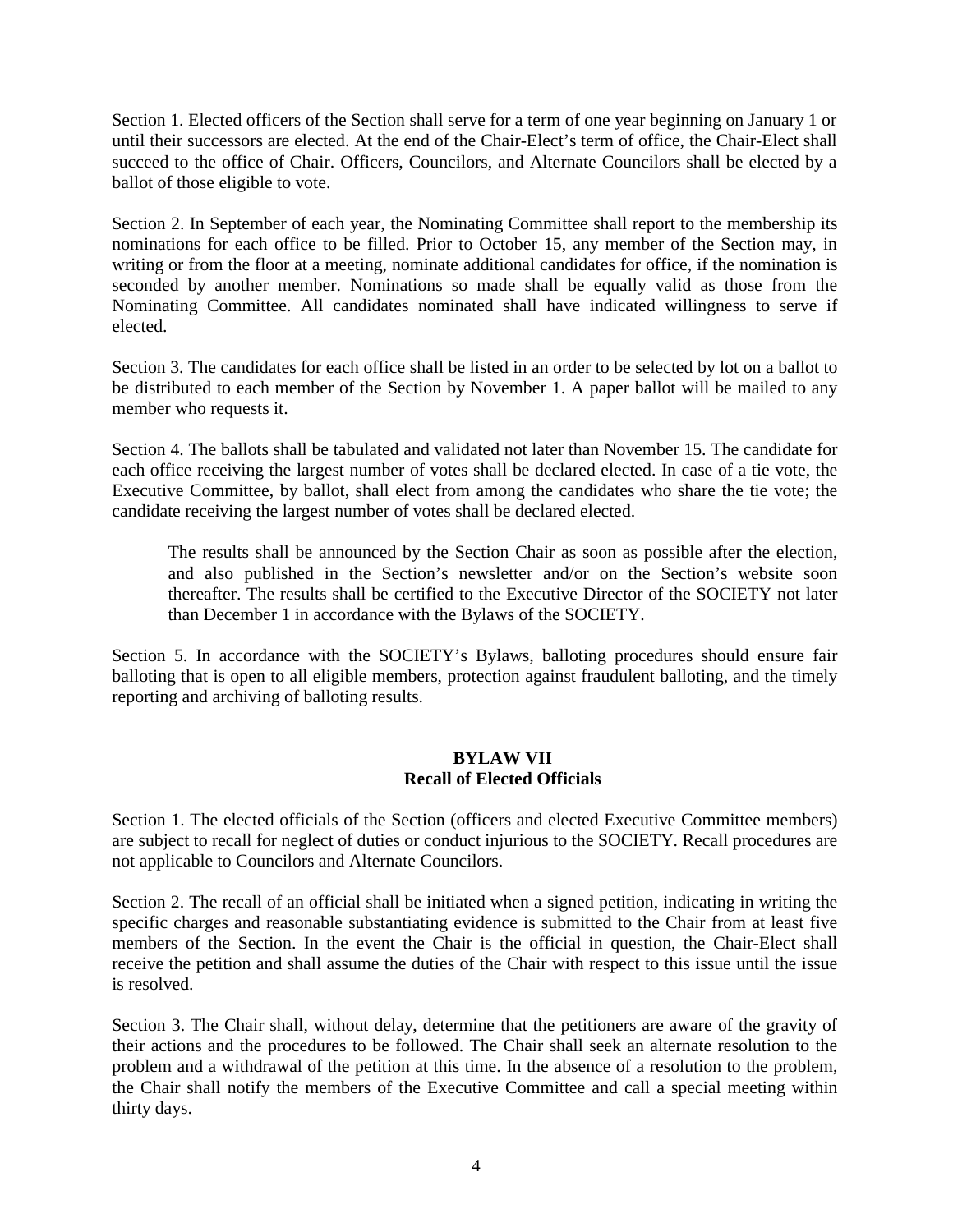- a. The Executive Committee shall promptly continue the recall process or dismiss the petition as ill-founded or find an alternate resolution to the problem. The Chair shall promptly inform the petitioners and the official of the decision of the Executive Committee. If no contact with the official can be made after a reasonable effort, the Executive Committee may remove the official in question with a two-thirds (2/3) vote of the remaining members.
- b. If the proceedings continue:
	- (1) The Chair shall assign the duties of the official to another qualified MEMBER of the Section until the issue is resolved.
	- (2) The official shall be offered an opportunity to answer the allegations in the petition before the Executive Committee. A certified letter shall be sent to the last known address on the official SOCIETY membership roll. Upon notification, the official shall have thirty days to make a written response to the allegations.
	- (3) The Executive Committee shall decide whether or not to proceed after studying the official's response. The Chair shall inform the official and the petitioners of the decision of the Executive Committee. If the Executive Committee decides that the proceedings shall continue, the official shall choose one of the following options:
		- (a) The official may resign.
		- (b) The official may request a recall vote. Section members shall be informed, through brief written statements prepared by the Executive Committee and the official, of the issues involved with the recall vote. Both statements shall be distributed to the members before the vote conducted by ballot. A paper ballot will be mailed to any member who requests it. At least two-thirds (2/3) of votes cast shall be required for the official to be removed from office. The membership shall be informed of the results of the recall vote.
		- (c) The official may request a hearing and a recall vote by the remaining members of the Executive Committee. A two-thirds (2/3) vote of the remaining members of the Executive Committee shall be required to recall the official.
		- (d) The official may choose not to respond and thus forfeit the position.

Section 4. The vacancy provisions of these bylaws shall be used to fill a vacancy caused by a recall process. The Executive Director of the SOCIETY shall be informed of the recall and the filling of the vacancy.

### **BYLAW VIII Committees**

Section 1. The Executive Committee shall establish committees as necessary for the proper operation of the Section.

Section 2. The Section shall have the following standing committee: Nominating Committee.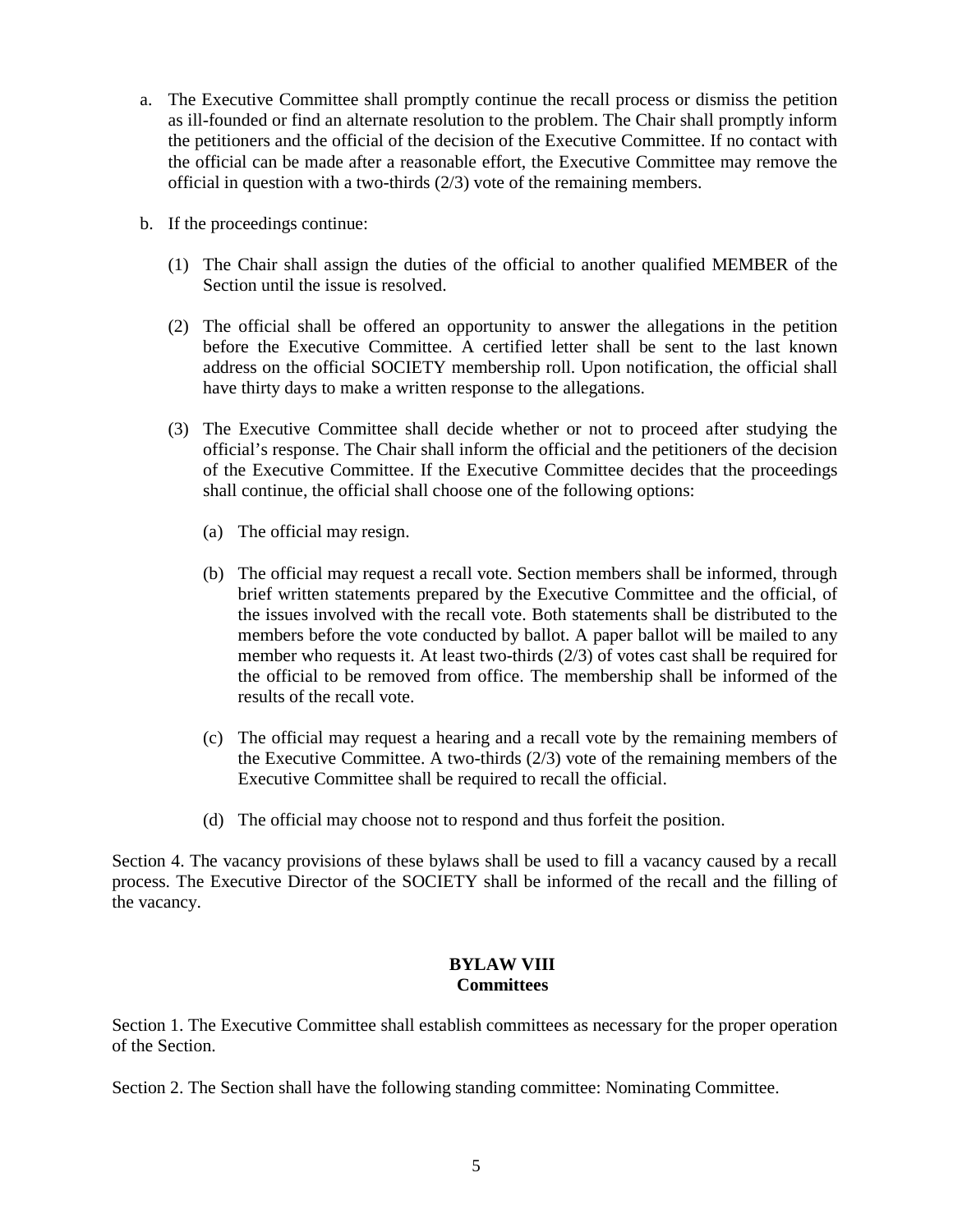## **BYLAW IX Meetings**

Section 1. The Section shall hold regular meetings at places and times designated by the Executive Committee. The Executive Committee shall designate one of the regular meetings of the Section as the annual meeting.

Section 2. The Section may have special business meetings upon the written request of a majority of the Executive Committee or upon the written request of 35 members of the Section. Such request shall be received by the Secretary at least ten days before the date requested for the meeting and shall state the exact nature of the business intended to be transacted. No other business shall transpire at such meetings. Special meetings of the Section may be held by means of electronic communications technology that permits those in attendance to read or hear the proceedings substantially concurrently with their occurrence, to vote on matters submitted, to pose questions, and to make comments.

Section 3. Due notice of all meetings shall be sent to each member and affiliate of the Section. A quorum for the transaction of business at a Section meeting shall consist of 35 members of the Section. No business shall be conducted in the absence of a quorum.

Section 4. The Executive Committee shall set the order of business for regular meetings of the Section. The order of business may be suspended by a majority vote of the members present at any regular meeting.

Section 5. The most recent edition of *Robert's Rules of Order Newly Revised* shall be the parliamentary authority for all matters not covered in these bylaws or in the SOCIETY's documents.

## **BYLAW X Finances**

Section 1.

- a. Members of the Section may be assessed voluntary Local Section dues in an amount set by the Executive Committee. The Executive Committee shall have the option to waive or discount dues for STUDENT MEMBERS and for others as provided in the SOCIETY's Bylaws for waived or discounted dues.
- b. Society Affiliates may be assessed annual dues in an amount set by the Executive Committee.
- c. The annual dues of Local Section Affiliates shall be determined by the Executive Committee in accordance with the Constitution and Bylaws of the SOCIETY, and as mentioned elsewhere in these bylaws.

Section 2. The Section may raise or collect funds to be expended for local purposes, and may have the entire management and control of such funds insofar as such management and control shall not conflict with any provision of these bylaws or with the Constitution or Bylaws of the SOCIETY.

Section 3. The Section may receive donations or bequests made to it, and may expend or invest the same on behalf of the Section. Such expenditures or investments shall be made by the Treasurer of the Section upon authorization by the Executive Committee.